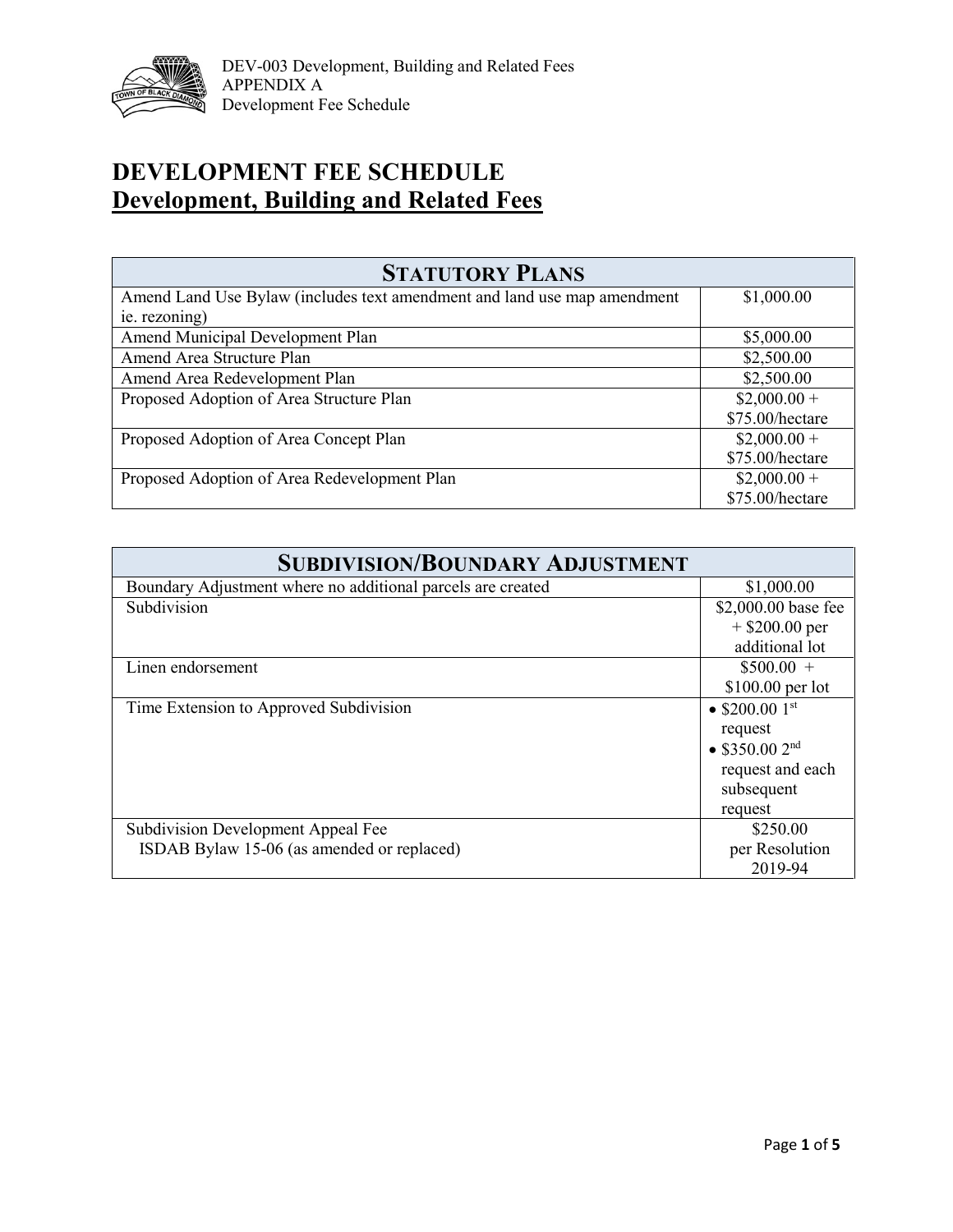

| <b>DEVELOPMENT PERMITS</b>                                                                                                                                                                                                                                                                                          |                                                                                                                  |                                                                                                                                           |
|---------------------------------------------------------------------------------------------------------------------------------------------------------------------------------------------------------------------------------------------------------------------------------------------------------------------|------------------------------------------------------------------------------------------------------------------|-------------------------------------------------------------------------------------------------------------------------------------------|
| Development or construction commenced prior to obtaining proper<br>permits                                                                                                                                                                                                                                          |                                                                                                                  | Double the Development<br>Permit fees                                                                                                     |
| Payment of double the permit fee does not guarantee an approval or<br>absolve the applicant from the requirement to comply with legislation<br>Payment of double the permit fee does not limit the Town's ability to<br>$\bullet$<br>issue a fine under Section 557 of the Municipal Government Act                 |                                                                                                                  |                                                                                                                                           |
| Contravenes and does not comply with Section 557 of the Municipal<br>Government Act, General Offences (See 6.5 Offences and Penalties Land<br>Use Bylaw 98-14) including development or construction commenced<br>prior to obtaining the proper permits:<br><b>First Offence</b><br>Second Offence<br>Third Offence |                                                                                                                  | Regular Fee $+$<br>Part 2, Long Form ticket<br>under Provincial Offences<br>and Procedures Act:<br>\$1,500.00<br>\$2,000.00<br>\$2,500.00 |
| <b>Residential Buildings</b>                                                                                                                                                                                                                                                                                        |                                                                                                                  |                                                                                                                                           |
|                                                                                                                                                                                                                                                                                                                     | <b>Application Fee</b>                                                                                           | <b>Security Deposit</b>                                                                                                                   |
| <b>Residential Dwelling</b>                                                                                                                                                                                                                                                                                         |                                                                                                                  |                                                                                                                                           |
| Detached – Single, studio suite                                                                                                                                                                                                                                                                                     | \$250.00 per unit                                                                                                | \$3,000.00 per unit                                                                                                                       |
| Attached – side x side                                                                                                                                                                                                                                                                                              | \$250.00 per unit                                                                                                | \$1,500.00 per unit                                                                                                                       |
| Attached – Apartment / up x down                                                                                                                                                                                                                                                                                    | $$250.00 + $50.00$ per unit                                                                                      | $$2,000.00 + $500.00$ per unit                                                                                                            |
| <b>Residential Building Additions</b>                                                                                                                                                                                                                                                                               | \$200.00 for less than 2,500<br>sq. ft. $+$ \$50.00 for each<br>additional 1,000 sq. ft. (or<br>portion thereof) | \$1,000.00                                                                                                                                |
| Residential Buildings, Accessory<br>(garage, additions less than 250 sq. ft.)                                                                                                                                                                                                                                       | \$100.00                                                                                                         | \$1,000.00                                                                                                                                |
| <b>Commercial, Industrial or Other Non-residential Buildings</b>                                                                                                                                                                                                                                                    |                                                                                                                  |                                                                                                                                           |
|                                                                                                                                                                                                                                                                                                                     | <b>Application Fee</b>                                                                                           | <b>Security Deposit</b>                                                                                                                   |
| New, Additions and Accessory<br><b>Buildings</b>                                                                                                                                                                                                                                                                    | \$400.00 for less than 2,500<br>sq. ft. $+$ \$50.00 for each<br>additional 1,000 sq. ft. (or<br>portion thereof) | \$5,000.00 minimum<br>or as prescribed in the<br>Development Permit                                                                       |
| Industrial and Commercial - Change of<br>Use (exterior renovations, landscaping,<br>parking, screening)                                                                                                                                                                                                             | \$250.00 for less than 2,500<br>sq. ft. $+$ \$50.00 for each<br>additional 1,000 sq. ft. (or<br>portion thereof) | \$1,500.00                                                                                                                                |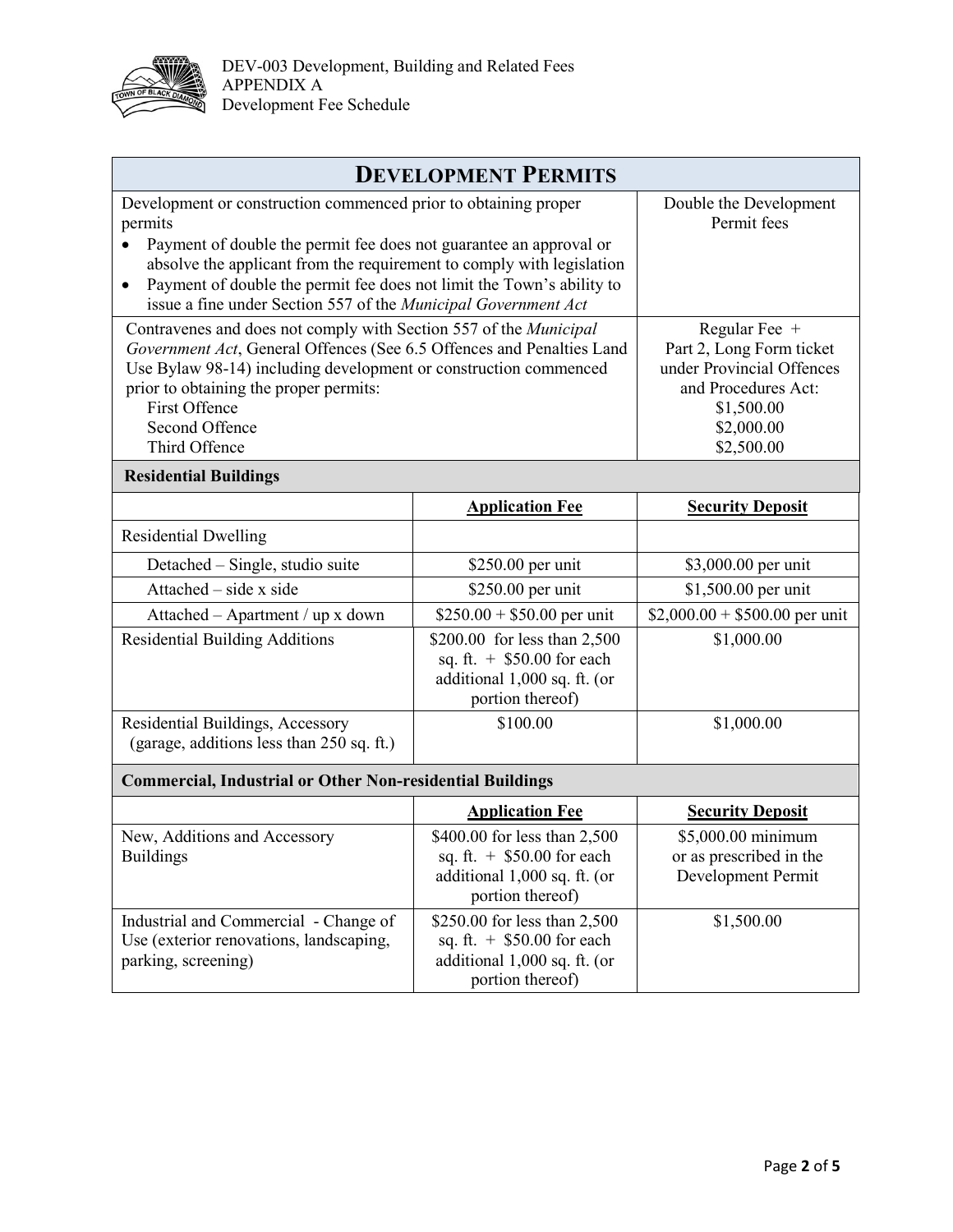

| <b>Other Development (and Related) Permits</b>                                                                                                                                                                 |                                                                                                                                             |                                                                |
|----------------------------------------------------------------------------------------------------------------------------------------------------------------------------------------------------------------|---------------------------------------------------------------------------------------------------------------------------------------------|----------------------------------------------------------------|
|                                                                                                                                                                                                                | <b>Application Fee</b>                                                                                                                      | <b>Security Deposit</b>                                        |
| Application for relaxation (variance)                                                                                                                                                                          | \$200.00<br>per variance requested<br>+ the initial Development<br>Permit fee                                                               | n/a                                                            |
| Time extension (generally 1 year)                                                                                                                                                                              | $\bullet$ \$200.00 for the 1 <sup>st</sup> request<br>• \$350.00 each subsequent<br>request                                                 | n/a                                                            |
| Change of Use / Commercial<br>Occupancy: Existing Structure or Bay,<br>Revised Plan Applications,<br>Intensification of Use Permits, Interior<br>or Exterior Renovation Permits and Sign<br>with Change of Use | \$250.00                                                                                                                                    | Security Deposit as<br>prescribed in the<br>Development Permit |
| Development Permit - Other                                                                                                                                                                                     | \$250.00                                                                                                                                    | Security Deposit as<br>prescribed in the<br>Development Permit |
| Home Occupation Permits:<br>Major<br>Minor                                                                                                                                                                     | \$150.00<br>\$50.00                                                                                                                         | n/a<br>n/a                                                     |
| <b>Signage Permits</b>                                                                                                                                                                                         | \$50.00                                                                                                                                     | n/a                                                            |
| Soil Stripping / Grading                                                                                                                                                                                       | \$500.00                                                                                                                                    | Security Deposit as<br>prescribed in the<br>Development Permit |
| <b>Demolition Permit</b>                                                                                                                                                                                       | \$200.00                                                                                                                                    | \$2,500.00                                                     |
| Water and Sewer Connections<br>(per service where off-site levies have<br>not been applied to the development)                                                                                                 | \$6,000.00 Water Connection<br>\$7,500.00 Sewer Connection                                                                                  | n/a                                                            |
| Water Meter                                                                                                                                                                                                    | Per Water and Sewer Utility<br><b>Bylaw 18-01</b><br>as amended/replaced<br>from time to time                                               | n/a                                                            |
| Development Completion Certificate<br>Inspection<br>(both Development and Subdivision)                                                                                                                         | $\bullet$ 1 <sup>st</sup> and 2 <sup>nd</sup> inspections<br>included in permit fee<br>$\bullet$ \$300.00 for each<br>subsequent inspection |                                                                |

| <b>DOCUMENT COPIES/FEES</b>   |                   |
|-------------------------------|-------------------|
| Photocopies – Black $&$ White | $$0.50$ per page* |
| Photocopies – Colour          | \$1.00 per page*  |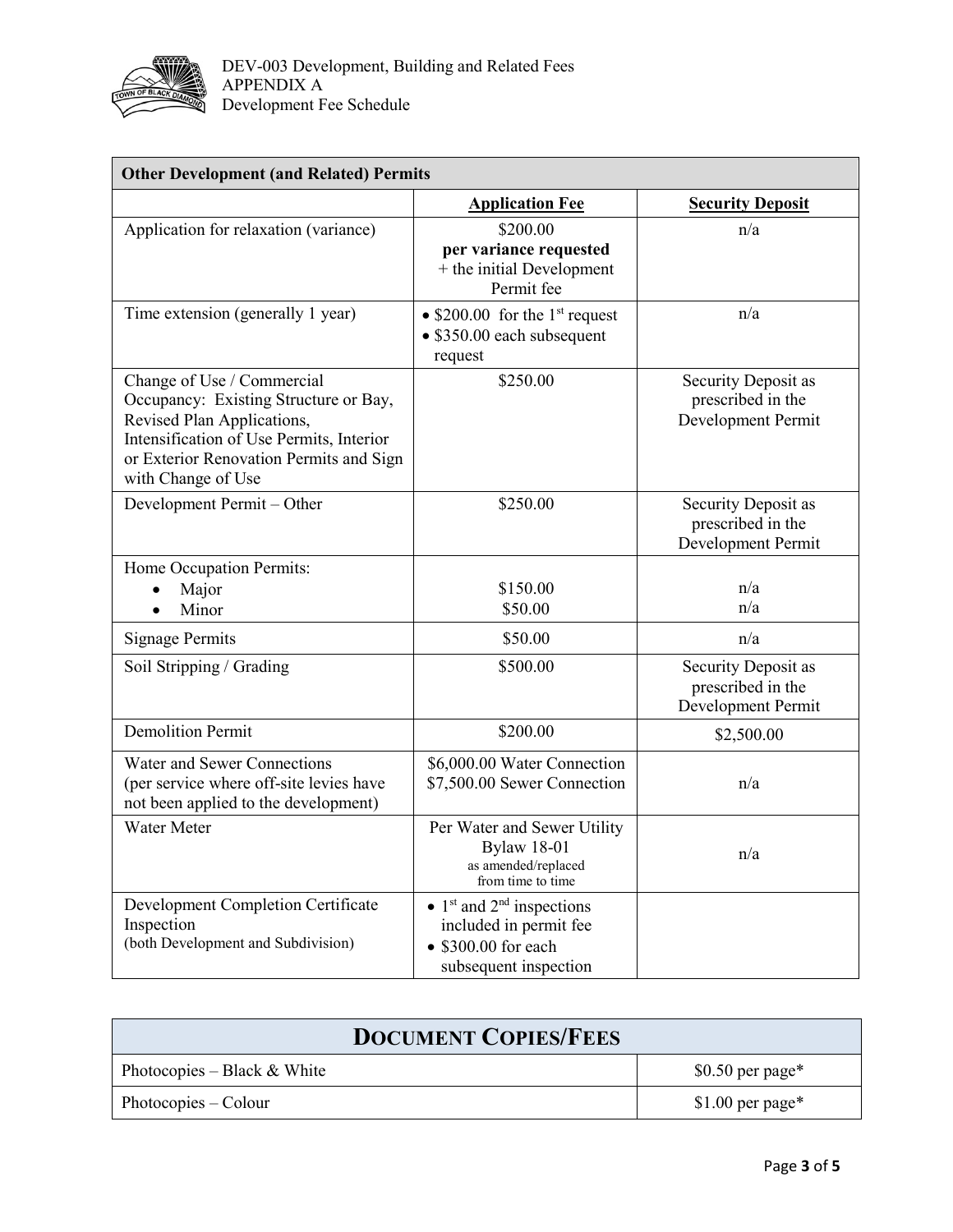

| Land Use Bylaw, Municipal Development Plan, Area Structure Plan,<br>Area Concept Plan, Area Redevelopment Plan, Intermunicipal<br>Development Plan, Development Agreement                 | Photocopy charges will apply<br>(Black & White or Colour as<br><i>applicable</i> ) |
|-------------------------------------------------------------------------------------------------------------------------------------------------------------------------------------------|------------------------------------------------------------------------------------|
| Town of Black Diamond Maps                                                                                                                                                                | Available on-line                                                                  |
| * " per page" indicates 1 side only, a double-sided document will be charged for 2 pages<br>** Digital copies of documents may be available on the website or can be emailed at no charge |                                                                                    |

| <b>OTHER</b>                                                                               |                                                                                                               |  |
|--------------------------------------------------------------------------------------------|---------------------------------------------------------------------------------------------------------------|--|
| NSF Cheques                                                                                | \$25.00                                                                                                       |  |
| <b>FOIP Request</b>                                                                        | $$25.00 + \text{costs}$ to produce<br>records, per the Regulation                                             |  |
| Consultant, Solicitor or other Professional Fees for Preparation or Review<br>of Documents | • Fees invoiced at cost;<br>• Apply a $10\%$ late penalty<br>for these invoices that are<br>60 days past due. |  |
| Fire Department Review of Plans                                                            | \$75.00 per review                                                                                            |  |

| <b>GENERAL</b>                                                              |                                                                                                                                                                                                         |  |
|-----------------------------------------------------------------------------|---------------------------------------------------------------------------------------------------------------------------------------------------------------------------------------------------------|--|
| Reschedule a Public Hearing                                                 | \$1,000.00                                                                                                                                                                                              |  |
| Letter of Compliance / Real Property Report                                 | Residential \$100.00;<br>$\bullet$<br>Residential (within 2)<br>business days)* $$150.00;$<br>Non-residential \$150.00;<br>Non-residential (within 2)<br>business days)* $$300.00$ ;<br>*when available |  |
| Zoning Confirmation Letter                                                  | \$50.00                                                                                                                                                                                                 |  |
| Special Municipal Planning Commission Meeting                               | \$350.00                                                                                                                                                                                                |  |
| <b>Special Council Meeting</b>                                              | \$1,000.00<br>(pro-rated if other Council<br>business is conducted)                                                                                                                                     |  |
| Encroachment Agreements or Amendments to Utility Right of Way<br>Agreements | $$250.00 +$<br>registration fees                                                                                                                                                                        |  |
| Preparation of Development Agreement (includes registration)                | \$500.00                                                                                                                                                                                                |  |
| Road Closure (under Section 24 of MGA)                                      | \$1,000.00                                                                                                                                                                                              |  |
| Parking Cash in Lieu (per stall)                                            | \$2,500.00                                                                                                                                                                                              |  |